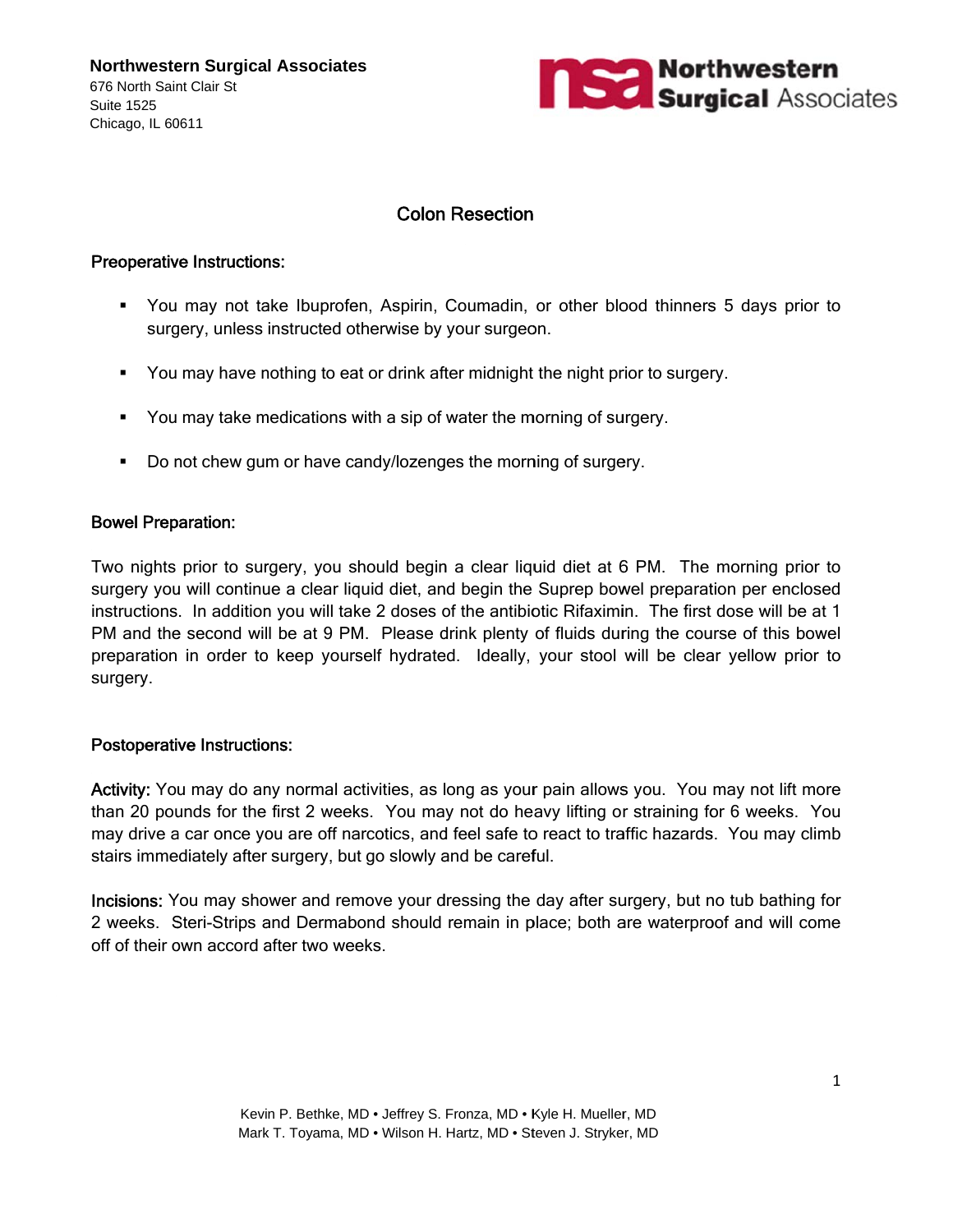

Medications: You may take your normal medications as directed. You will have been prescribed a narcotic pain medication, and you may take as directed. If a narcotic pain medication is not required, you may take extra strength Tylenol or ibuprofen instead. Do not take a narcotic and Tylenol together as too much acetaminophen is dangerous. You should take a stool softener such as Colace while on narcotic pain medication.

### **Postoperative Conditions:**

Your pain and energy should improve with each day. You should feel almost back to your normal self after 4 weeks, however, it may take as long as 8-12 weeks.

Please follow a low residue diet for 4 weeks after surgery. After this point, you can start to gradually reintroduce other foods into your diet. If you have an ostomy, please record the output on a daily basis. Should the output be greater than 1.5 L in a 24 hour period, please call your surgeon.

Please call your surgeon should you develop a temperature of 100°F or greater, redness or drainage from your incision, increasing pain, worsening nausea and vomiting, or other concerns. You may return to work when you feel able, usually after 7-14 days.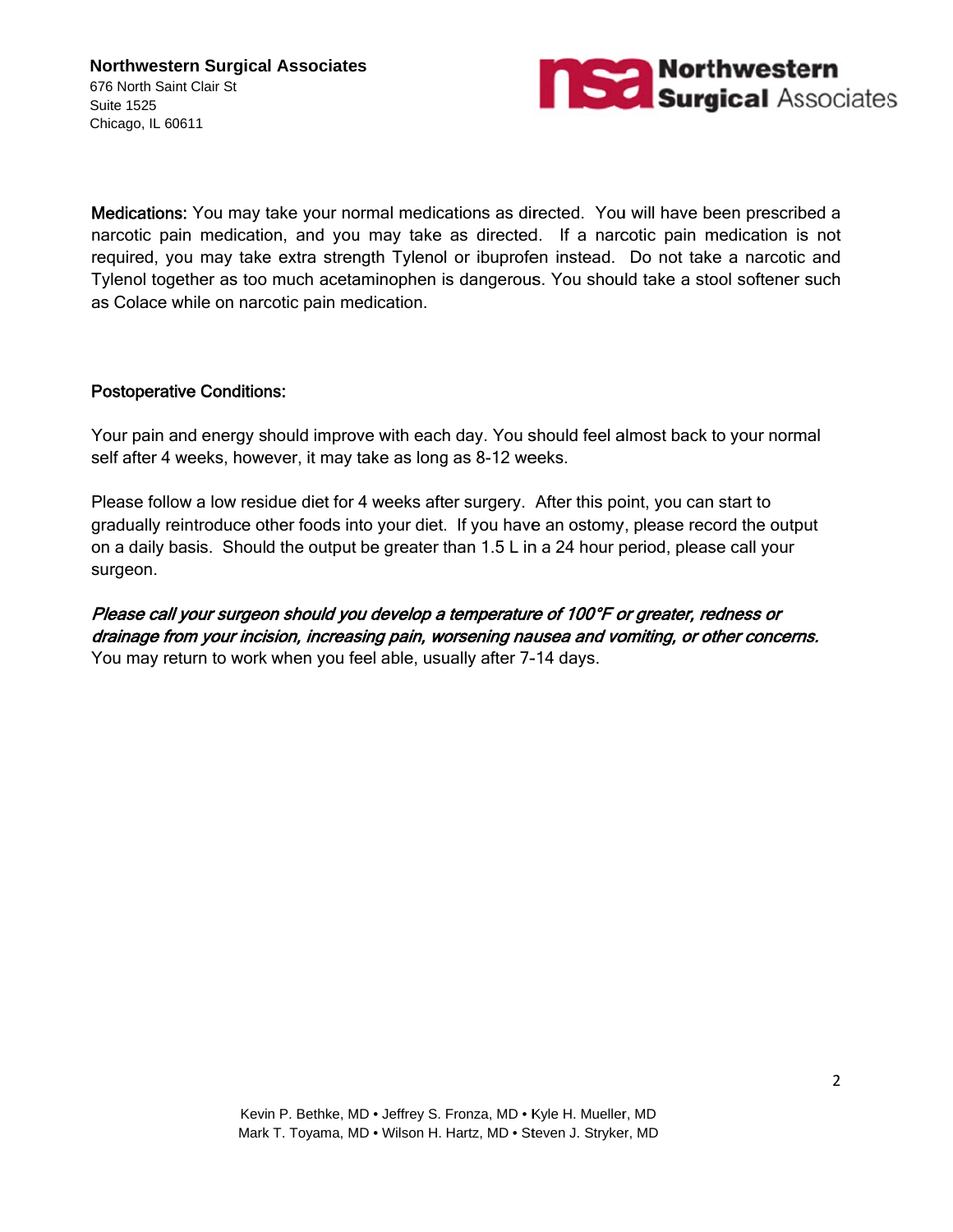# **LOW RESIDUE DIET**

**Description:** The Low Residue Diet is the same as the soft diet with the added limitation of milk to one pint. It provides foods that are easily digestible. It is often used as a transition diet from liquids to the general diet. Indigestible fiber is reduced by using tender cooked vegetables and ripe, canned or cooked fruits from which the tough skins and seeds have been removed. Tender meat or meat made tender in the cooking process is used, thus reducing the amount of connective tissue.

**Adequacy:** By following the recommended guidelines, the diet will be adequate according to the Recommended Daily Allowance.

**Note:** For patients with dentures this diet can be modified by the substitution of ground meat for whole meat and excluding all raw vegetables. Personal tolerances determines food choices; avoid foods that cause GI (gastrointestinal) distress prior to the admission even though that food may be on the "foods included" list.

#### **Food Guidelines**

#### **Milk and Dairy Group**

Recommended servings: Limited to two servings daily. (One serving  $= 1$  cup milk,  $\frac{1}{2}$  cup pudding, custard, or ice cream).

Foods included: Foods excluded: Skim, nonfat milk, lowfat (2%) or whole milk None Nonfat dry milk Evaporated skim milk Plain yogurt Puddings made with allowed milk Ice milk (soft or hard) Frozen or fruited yogurts made with allowed milks and other products Cream cheese

#### **Fruit and Fruit Juices Group**

Recommended servings: Two to four servings daily. (One serving  $= \frac{1}{2}$  cup canned fruit or  $\frac{1}{2}$  cup juice). Include one citrus choice daily.

Foods included: Foods excluded: All fruit juices All other raw fruits Raw, ripe banana and the state of the state of the All fruits with small seeds Orange and grapefruit sections (no membrane) All fruits with tough skins Ripe, peeled peach or pear Cooked or canned cherries, applesauce, peaches and pears Plums, apricots, melon, fruit cocktail, figs and baked apple

#### **Vegetable and Vegetable Juice Group**

Recommended servings: Two to four servings daily. (One serving  $= \frac{1}{2}$  cup cooked or 4 ounces vegetable juice).

Foods included: Food excluded: All vegetable juices and all other vegetables Raw lettuce only Whole lima beans and corn Any tender cooked or canned vegetable except lima beans and corn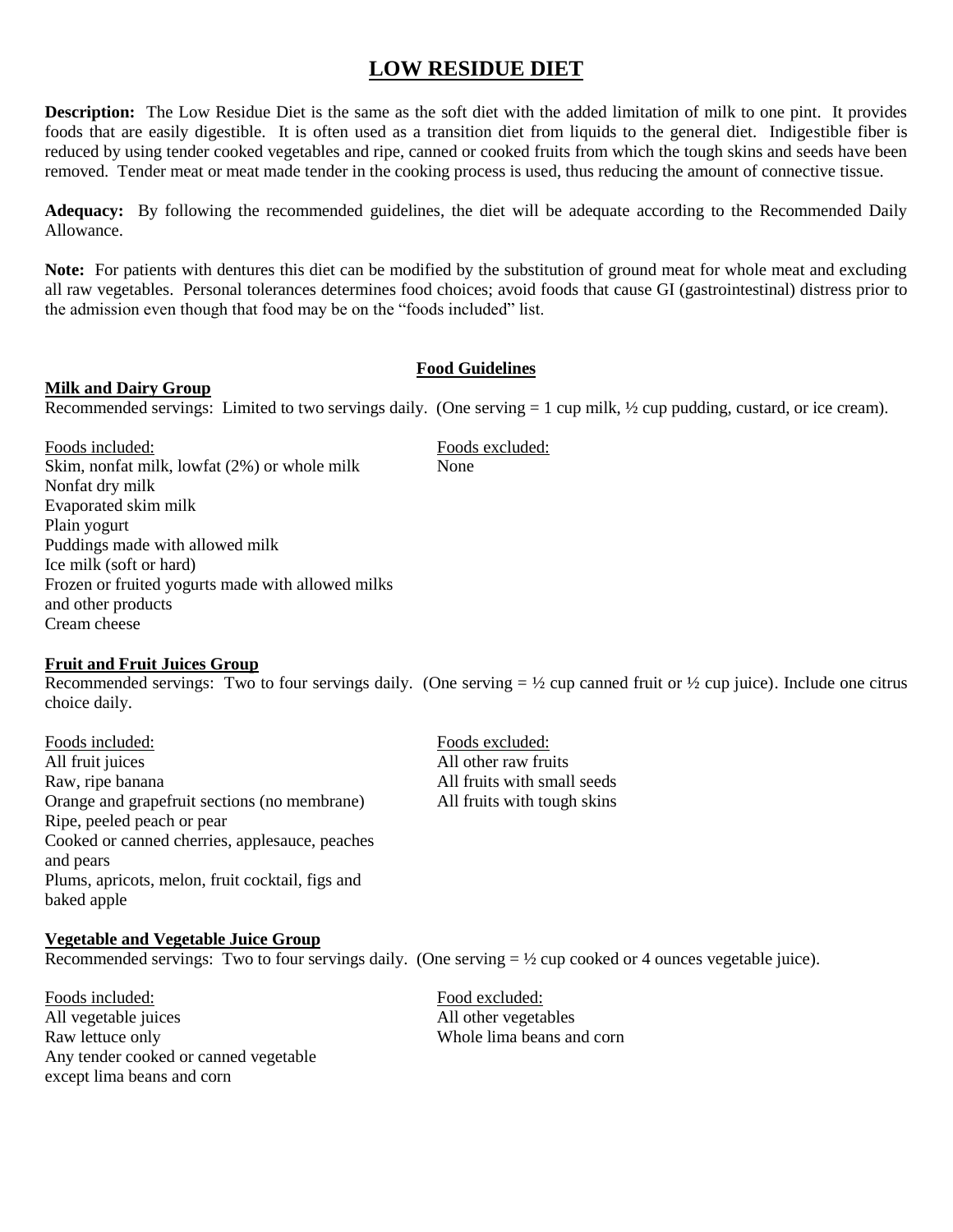#### **Breads, Cereals, and Starch Foods**

Recommended servings: Four or more servings daily. (One serving  $= 1$  slice bread or  $\frac{1}{2}$  cup cooked pasta or rice, six (6) crackers or 1 cup dry cereal).

| Foods included:                                    | Food excluded:                                   |
|----------------------------------------------------|--------------------------------------------------|
| Bread: enriched white, refined whole wheat or      | Bread: course whole grain breads with seeds,     |
| rye bread                                          | nuts, or raisins                                 |
| Saltine and graham crackers                        | Crackers with seeds or spices                    |
| Plain donuts, breakfast pastries                   | Cereals: whole grain cooked and prepared cereals |
| Cereals: Refined, cooked and prepared cereals      | Pastries, pies or any desserts containing nuts,  |
| (corn, oats, rice, wheat)                          | coconut, dried fruit or fruits with small seeds  |
| Pasta, spaghetti, macaroni, rice, noodles, hominy, | Popcorn                                          |
| white or sweet potatoes                            |                                                  |

#### **Meat, Poultry, Seafood, and Cheese Group**

Recommended servings: 6 ounces cooked weight daily

| Foods included:                                                    | Food excluded:                                  |
|--------------------------------------------------------------------|-------------------------------------------------|
| Baked, broiled, roasted, creamed, or stewed tender                 | Fried, highly seasoned or pickled meat, fish or |
| beef, lamb, veal, liver, chicken, turkey                           | poultry                                         |
| Lean roast pork                                                    | Strong flavored cheese                          |
| Crisp bacon                                                        | Fried eggs                                      |
| All canned, fresh or frozen fish and seafood                       |                                                 |
| Cottage cheese, cream cheese and mild processed                    |                                                 |
| cheese                                                             |                                                 |
| Baked, creamed, poached, soft or hard cooked and<br>scrambled eggs |                                                 |

#### **Soups Group**

Foods included: Food excluded: Broth-based and cream soups made from foods Fatty or highly spiced soups allowed. (cream soups may be made from milk, but be included in the milk restriction).

#### **Fat Group**

Recommended servings: Five fat servings daily. One serving  $= 1$  tsp. margarine, 2 tsp. diet margarine, 1 tsp. vegetable oil, 1 tsp. mayonnaise, 2 tsp. light mayonnaise, 1 Tbls. regular salad dressing, 1 tsp. olive oil.

Foods included: Foods excluded: Butter, margarine, diet margarine Fried food Mayonnaise, light mayonnaise High-fat gravy Cream, non-dairy creamer Spicy salad dressings Salad dressings Vegetable shortening, cooking oil and mildly seasoned salad dressings

#### **Sweets/Desserts**

Foods included: Food excluded: Carbonated beverages, coffee, tea, fruit punch, Jams, marmalade lemonade Cakes, cookies and candies that contain tough Hard candies skins, seeds, nuts, coconut, dried fruit or Sugar, sugar substitute fruits with small seeds Clear jelly, fruit butters, honey